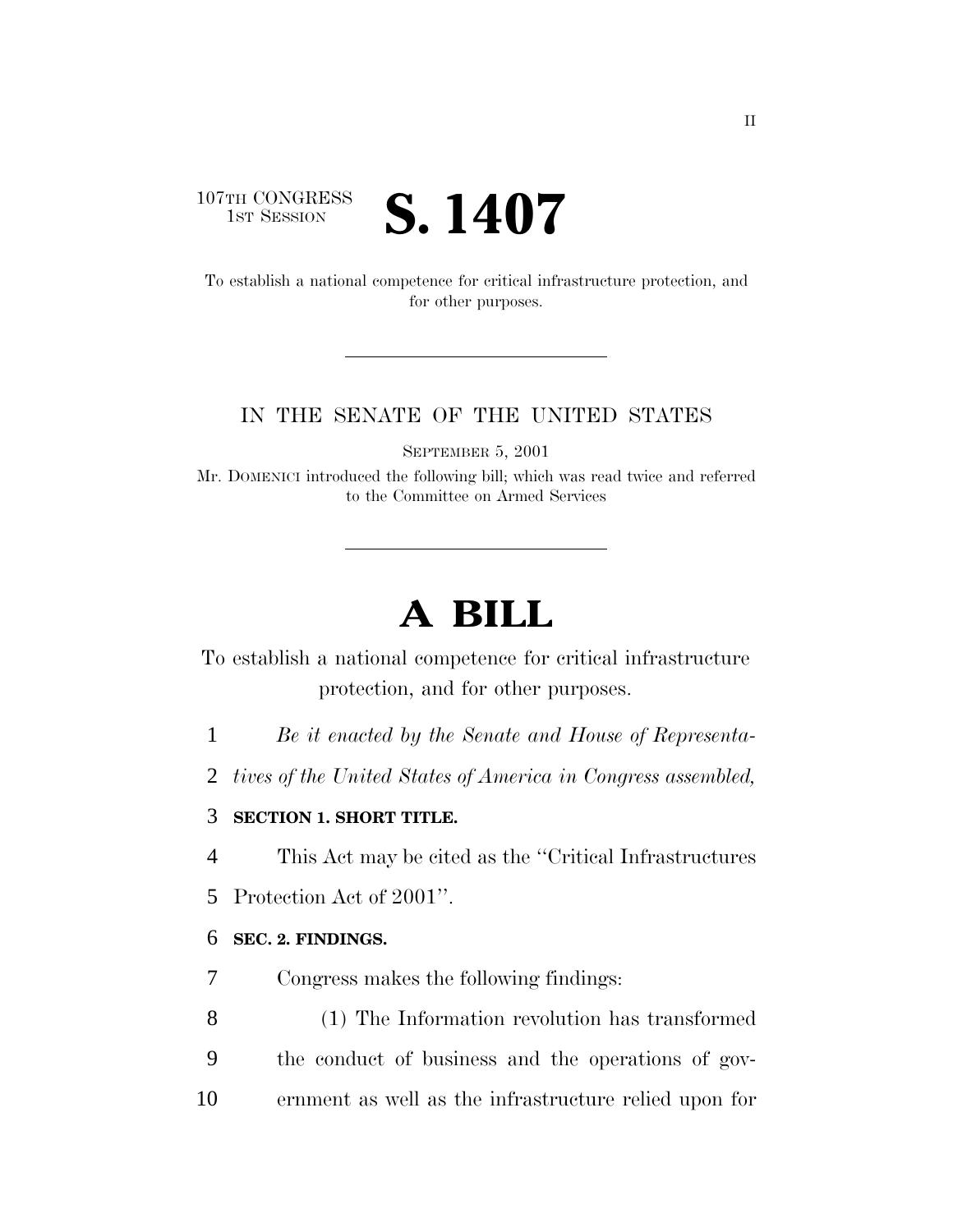the defense and national security of the United States.

 (2) Private business, government, and the na- tional security apparatus increasingly depend on an interdependent network of critical physical and in- formation infrastructures, including telecommuni- cations, energy, financial services, water, and trans-portation sectors.

 (3) A continuous national effort is required to ensure the reliable provision of cyber and physical infrastructure services critical to maintaining the na- tional defense, continuity of government, economic prosperity, and quality of life in the United States.

 (4) This national effort requires extensive mod- eling and analytic capabilities for purposes of evalu- ating appropriate mechanisms to ensure the stability of these complex and interdependent systems, and to underpin policy recommendations, so as to achieve the continuous viability and adequate protection of the critical infrastructure of the nation.

# **SEC. 3. POLICY OF THE UNITED STATES.**

22 It is the policy of the United States—

 (1) that any physical or virtual disruption of the operation of the critical infrastructures of the United States be rare, brief, geographically limited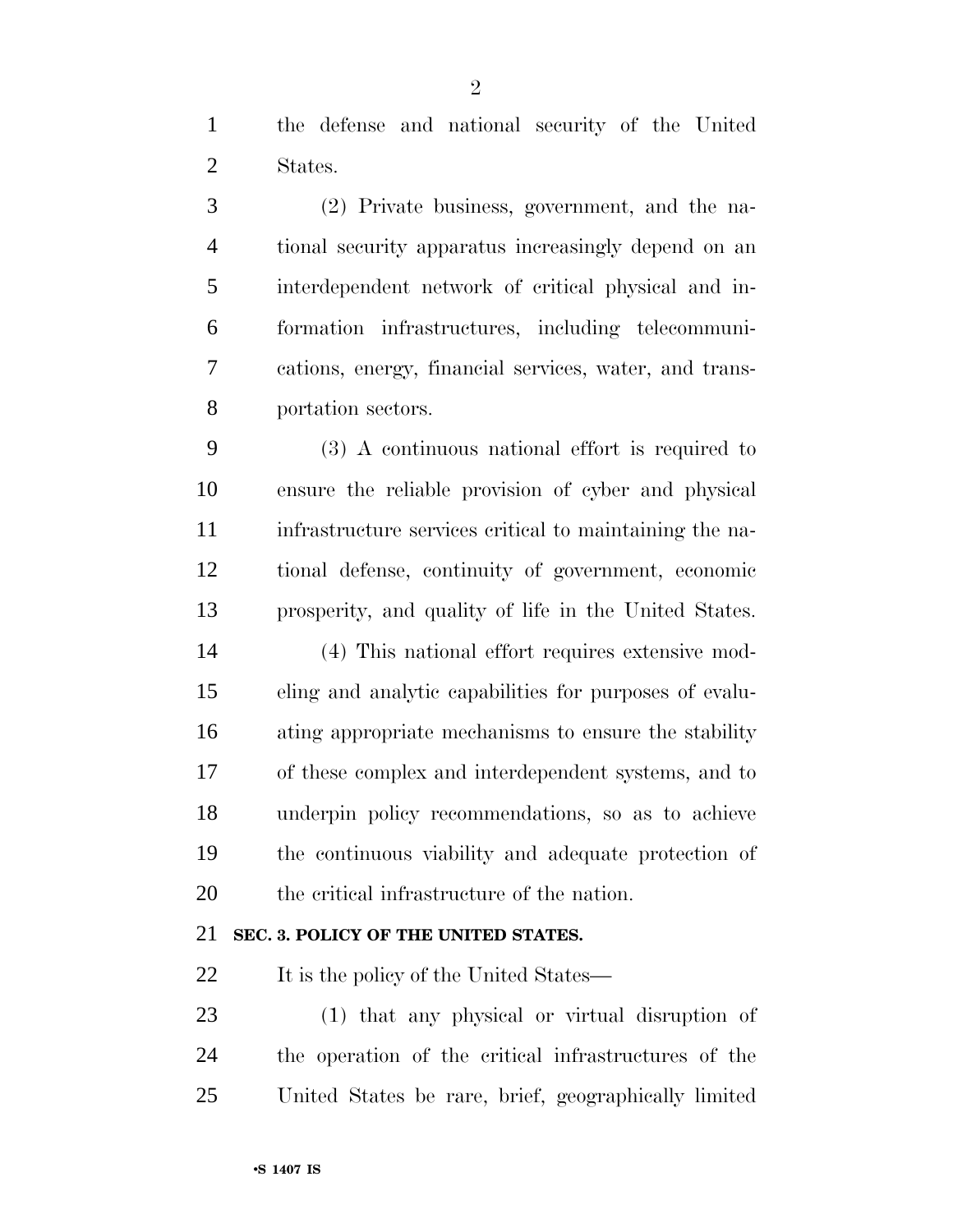| $\mathbf{1}$   | in effect, manageable, and minimally detrimental to  |
|----------------|------------------------------------------------------|
| $\overline{2}$ | the economy, essential human and government serv-    |
| 3              | ices, and national security of the United States;    |
| $\overline{4}$ | (2) that actions necessary to achieve the policy     |
| 5              | stated in paragraph (1) be carried out in a public-  |
| 6              | private partnership involving corporate and non-gov- |
| 7              | ernmental organizations; and                         |
| 8              | (3) to have in place a comprehensive and effec-      |
| 9              | tive program to ensure the continuity of essential   |
| 10             | Federal Government functions under<br>all<br>cir-    |
| 11             | cumstances.                                          |
| 12             | SEC. 4. ESTABLISHMENT OF NATIONAL COMPETENCE FOR     |
|                |                                                      |
| 13             | CRITICAL INFRASTRUCTURE PROTECTION.                  |
| 14             | (a) SUPPORT OF CRITICAL INFRASTRUCTURE PRO-          |
| 15             | TECTION AND CONTINUITY BY NATIONAL INFRASTRUC-       |
| 16             | TURE SIMULATION AND ANALYSIS CENTER.-                |
| 17             | (1) IN GENERAL.—The National Infrastructure          |
| 18             | Simulation and Analysis Center (NISAC) shall pro-    |
| 19             | vide support for the activities of the President's   |
| 20             | Critical Infrastructure Protection and Continuity    |
| 21             | Board under Executive Order ____.                    |
| 22             | (2) PARTICULAR SUPPORT.—The support pro-             |
| 23             | vided for the Board under paragraph (1) shall in-    |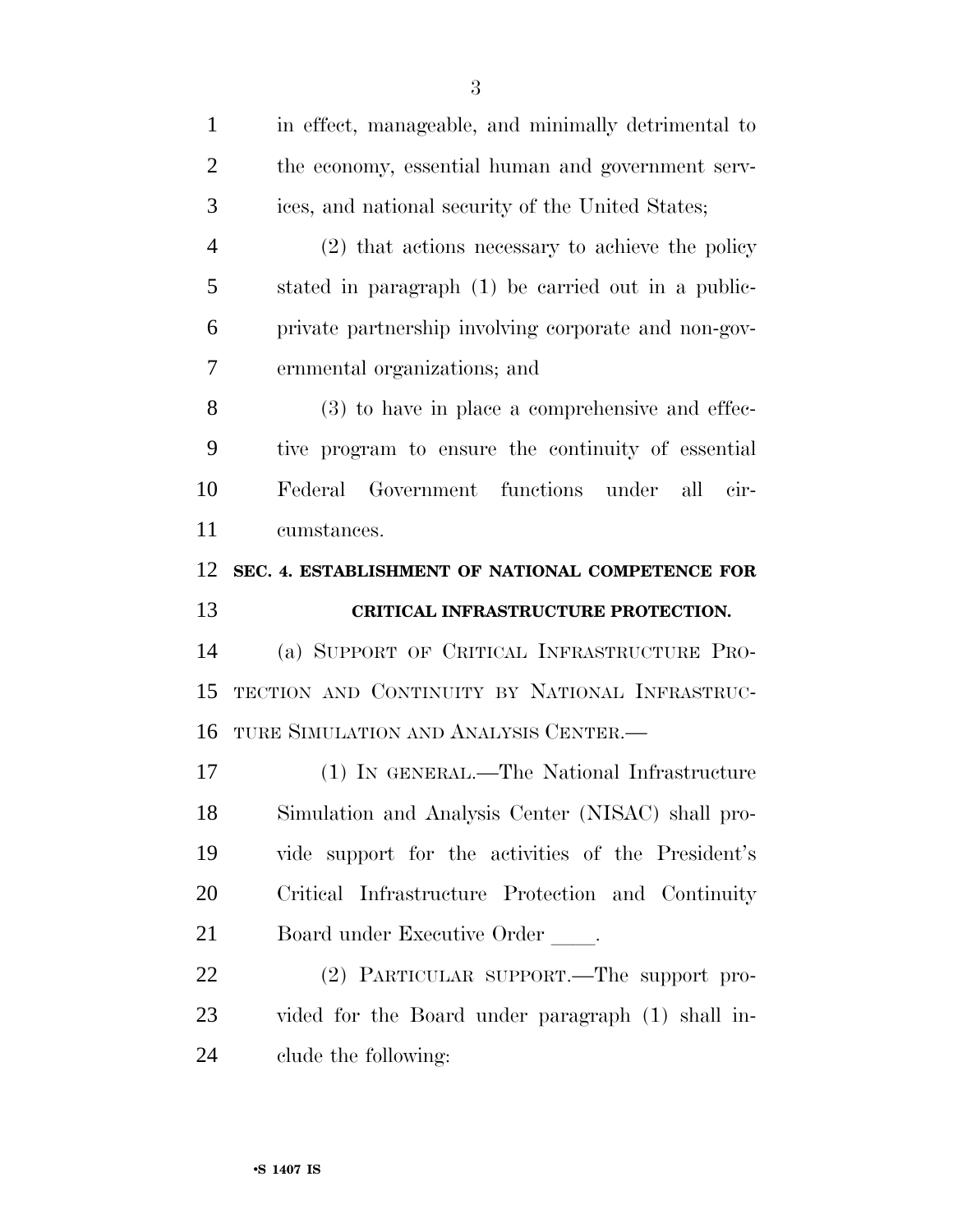| $\mathbf{1}$   | (A) Modeling, simulation, and analysis of        |
|----------------|--------------------------------------------------|
| $\overline{2}$ | the systems comprising critical infrastructures, |
| 3              | including cyber infrastructure, telecommuni-     |
| $\overline{4}$ | cations infrastructure, and physical infrastruc- |
| 5              | ture, in order to enhance understanding of the   |
| 6              | large-scale complexity of such systems and to    |
| 7              | facilitate modification of such systems to miti- |
| 8              | gate the threats to such systems and to critical |
| 9              | infrastructures generally.                       |
| 10             | (B) Acquisition from State and local gov-        |
| 11             | ernments and the private sector of data nec-     |
| 12             | essary to create and maintain models of such     |
| 13             | systems and of critical infrastructures gen-     |
| 14             | erally.                                          |
| 15             | (C) Utilization of modeling, simulation,         |
| 16             | and analysis under subparagraph (A) to provide   |
| 17             | education and training to members of the         |
| 18             | Board, and other policymakers, on matters re-    |
| 19             | lating to-                                       |
| 20             | (i) the analysis conducted under that            |
| 21             | subparagraph;                                    |
| 22             | (ii) the implications of unintended or           |
| 23             | unintentional disturbances to critical infra-    |
| 24             | structures; and                                  |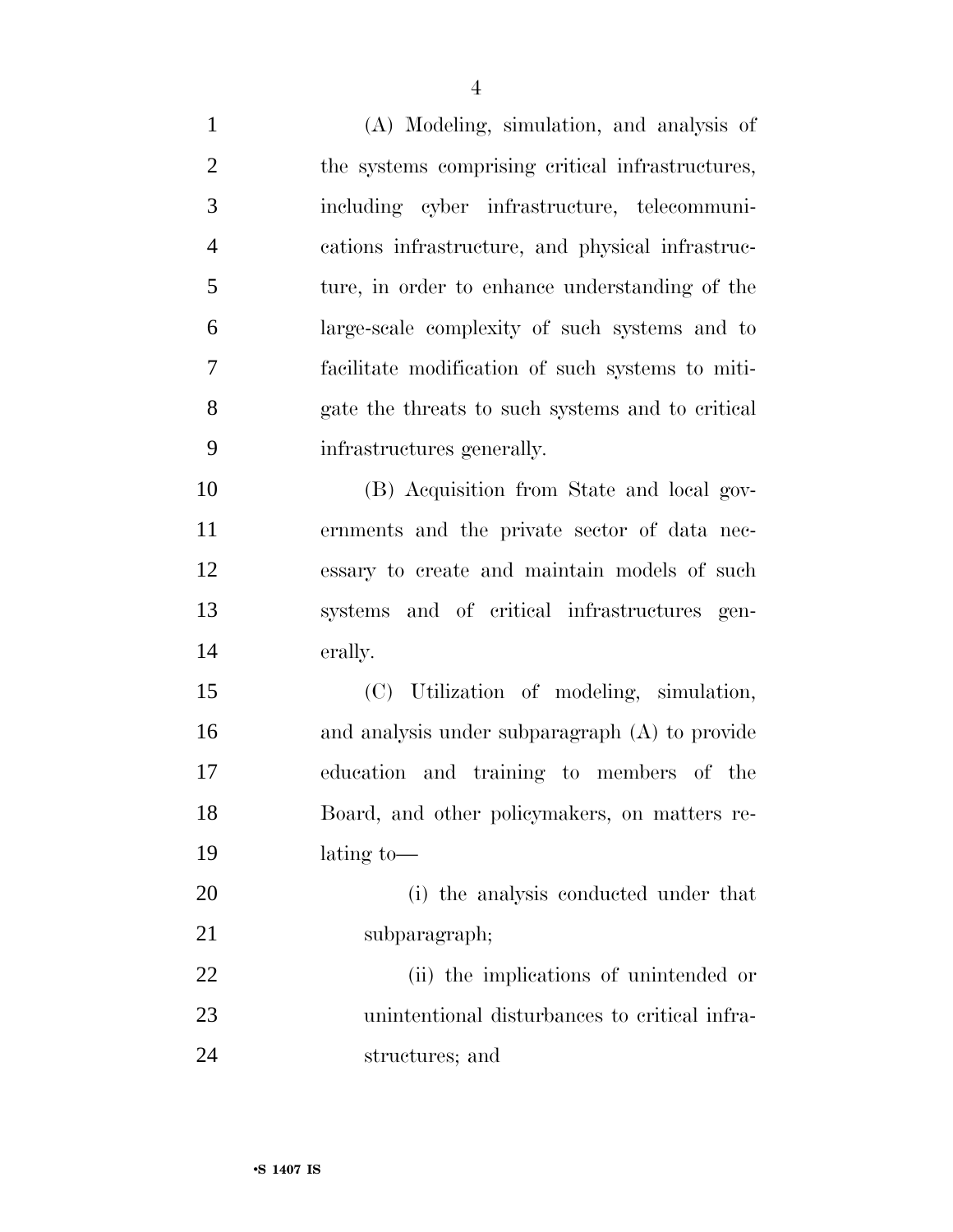| $\mathbf{1}$   | (iii) responses to incidents or crises                     |
|----------------|------------------------------------------------------------|
| $\overline{2}$ | involving critical infrastructures, including              |
| 3              | the continuity of government and private                   |
| $\overline{4}$ | sector activities through and after such in-               |
| 5              | cidents or crises.                                         |
| 6              | (D) Utilization of modeling, simulation,                   |
| 7              | and analysis under subparagraph $(A)$ to provide           |
| 8              | recommendations to members of the Board and                |
| 9              | other policymakers, and to departments and                 |
| 10             | agencies of the Federal Government and private             |
| 11             | sector persons and entities upon request, re-              |
| 12             | garding means of enhancing the stability of,               |
| 13             | and preserving, critical infrastructures.                  |
| 14             | (3) RECIPIENT OF CERTAIN SUPPORT. Mod-                     |
| 15             | eling, simulation, and analysis provided under this        |
| 16             | subsection to the Board shall be provided, in par-         |
| 17             | ticular, to the Infrastructure Interdependencies com-      |
| 18             | mittee of the Board under section $9(c)(8)$ of the Ex-     |
| 19             | ecutive Order referred to in paragraph (1).                |
| 20             | (b) ACTIVITIES OF PRESIDENT'S CRITICAL INFRA-              |
| 21             | STRUCTURE PROTECTION AND CONTINUITY BOARD.                 |
| 22             | The Board shall provide to the Center appropriate infor-   |
|                |                                                            |
| 23             | mation on the critical infrastructure requirements of each |